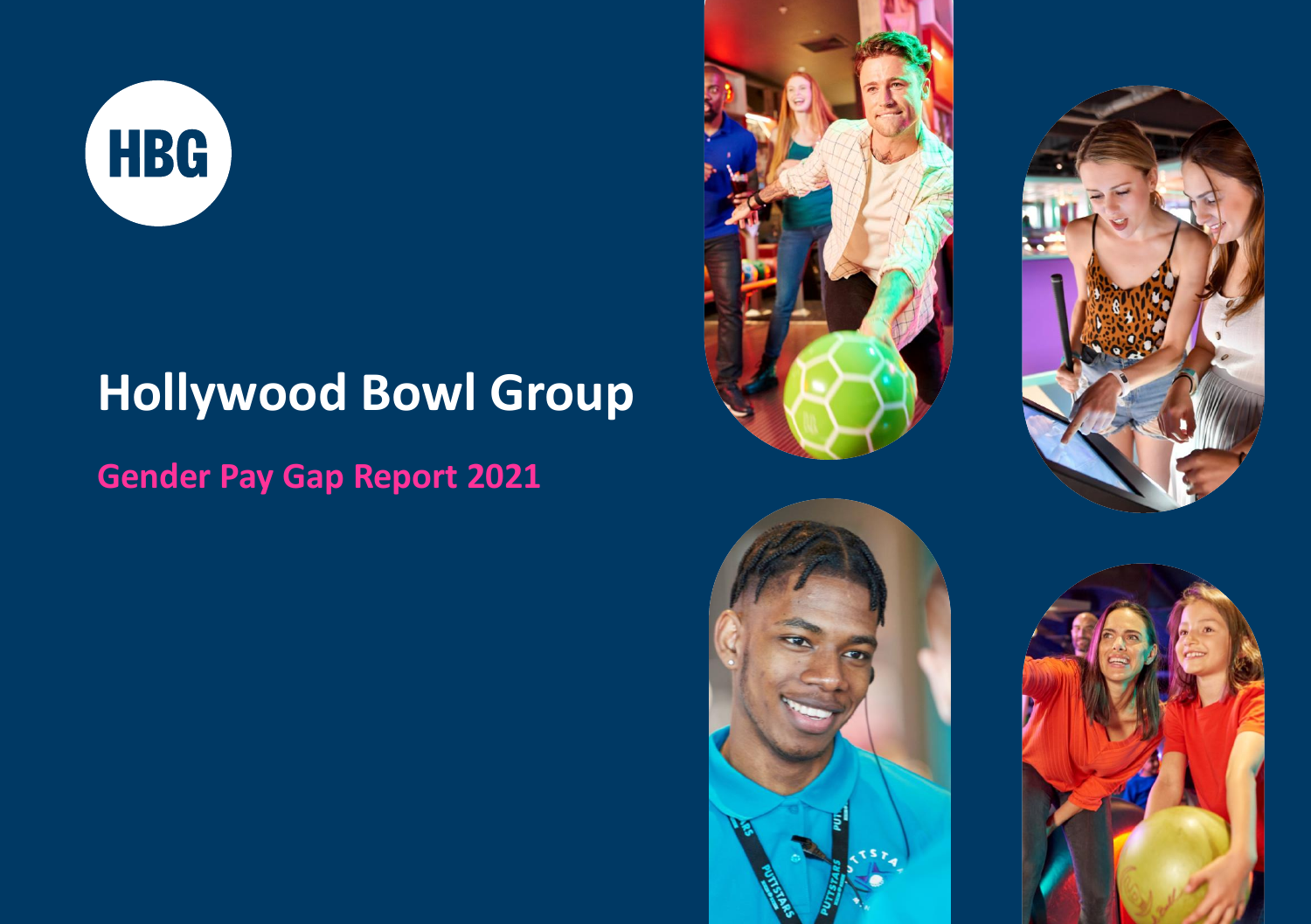

This report is published in accordance with the Equality Act 2010 and includes calculations showing the difference in the average pay of men and women across the entire organisation and all roles. It does not directly compare people or groups carrying out the same or similar roles.

Our Gender Pay Gap Report measures for the snapshot date of 5th April 2021, using the mechanisms set out in the gender pay reporting legislation.

The business was closed due to the COVID-19 national lockdown on 5th April 2021 and 99.9% of our team were furloughed at this time.

As furloughed team members were not receiving their normal pay on this day, they have been excluded from the calculations in this report in accordance with the mechanisms set out in gender pay reporting legislation.

As a result, only 10 team members are included in the calculations meaning this report does not give a representative picture for Hollywood Bowl Group.

- Our people are the face of our business and are key to ensuring that customers enjoy the best possible experience every time they visit.
- We take care to recruit the most engaging and energetic team members who are strong people with an entrepreneurial approach, regardless of gender.
- We are committed to equality and inclusion for every one of our team members and are proud to provide an inclusive and supportive environment where both males and females can achieve their full potential.
- We run several top talent management and incentive programmes to ensure we continue to attract, retain and nurture the best people
- At Hollywood Bowl Group we are confident that men and women are paid equally when working in equivalent roles.
- We are committed to providing an inclusive environment and firmly believe that no-one should suffer discrimination on the grounds of race, colour, ethnicity, religious belief, political affiliation, gender, sexual orientation, age or disability.

I can confirm that the data published in this report is accurate.

Stephen Burns, CEO - Hollywood Bowl Group plc